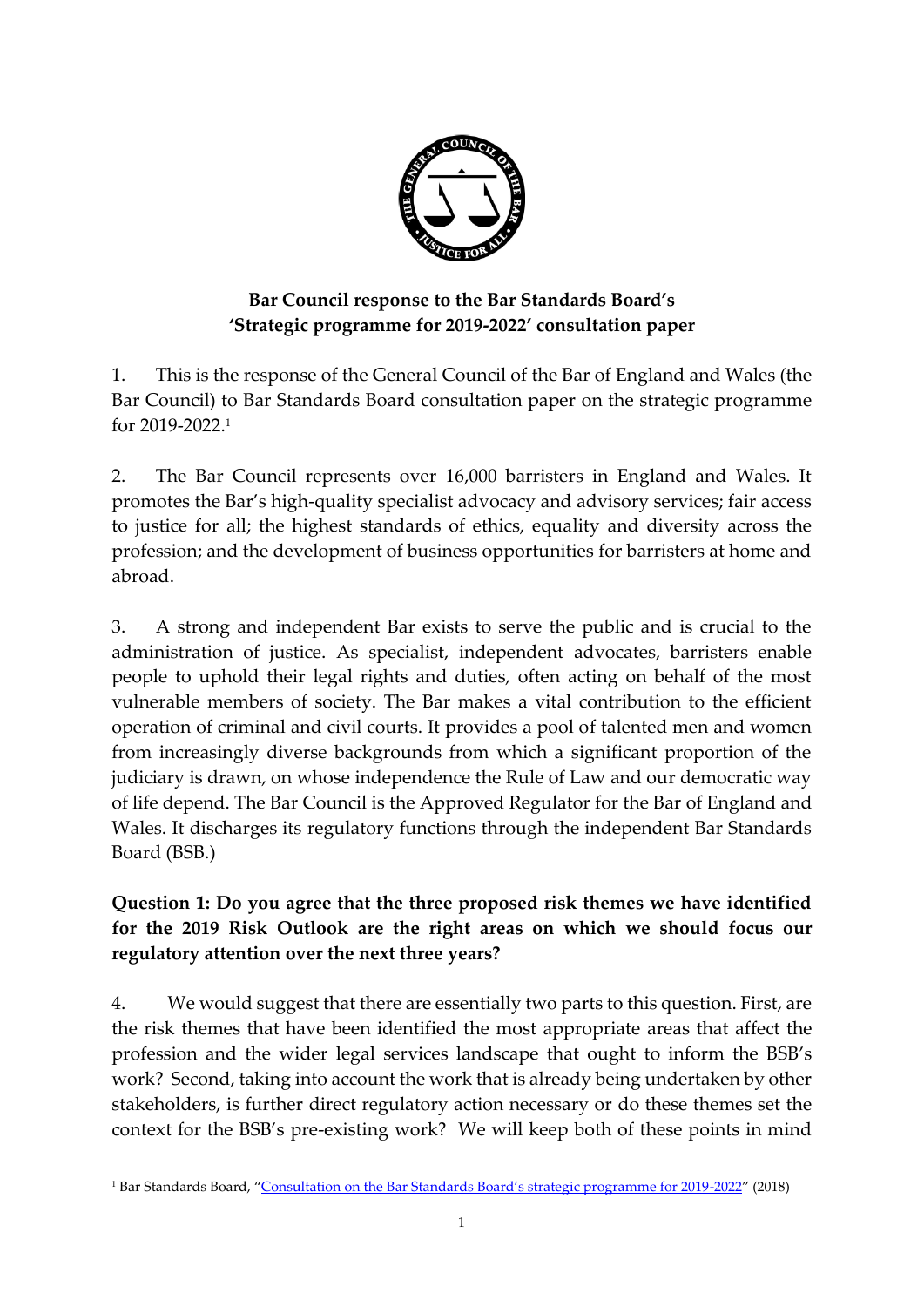when setting out our thoughts on the risk themes below. There is a distinction between the BSB being alive to the risks that affect the Bar and drawing them to the attention of the profession for action as compared to taking direct action as a regulator.

5. More broadly, we understand that it is necessary for the BSB to have a full understanding of the stresses and burdens that affect the profession and note that proper regulation is incumbent on a proper understanding of the full context. These risk themes are also helpful for the Bar Council as it affects the work that we undertake in the public interest.

6. We commend the BSB for restricting itself to areas that are within its clear regulatory control or direct influence. As the BSB highlights, the Legal Services Act requires the BSB to regulate in a manner that is accountable, proportionate, consistent and targeted and it is right that the BSB has developed the strategic plan consultation with these principles in mind.

7. As this is an overarching strategy that governs a four-year period, it is necessarily high-level and does not go into detail of the work being planned. We look forward to seeing more detail about the planned activity in the BSB's annual business plans in due course.

8. We shall set out our views on each of the risks identified in the consultation:

Risk theme 1: Working cultures and professional environment inhibit an independent, strong, diverse and effective profession

9. We agree that this is a key challenge affecting the profession and this risk theme is appropriate and in keeping with the regulatory objectives. The retention and progression of female and BAME barristers has been a longstanding issue where there has been insufficient progress.

10. At the point of entry to the profession, the BSB's finding that BAME BPTC graduates are roughly half as likely to obtain pupillage as white graduates with similar attainment is concerning. However, as stated in the 'Report on the Differential Attainment of Applicants through the Pupillage Gateway' (4 February 2018), this "top-level" summary masks a wealth of important detail. The Bar Council's own research suggests that some BAME groups do as well as or even better than their white counterparts, that some do significantly worse and that the picture is more complex still when the interaction of ethnicity and gender is considered. We recognise that the Bar Council's research only accounts for approximately 50% of pupillages.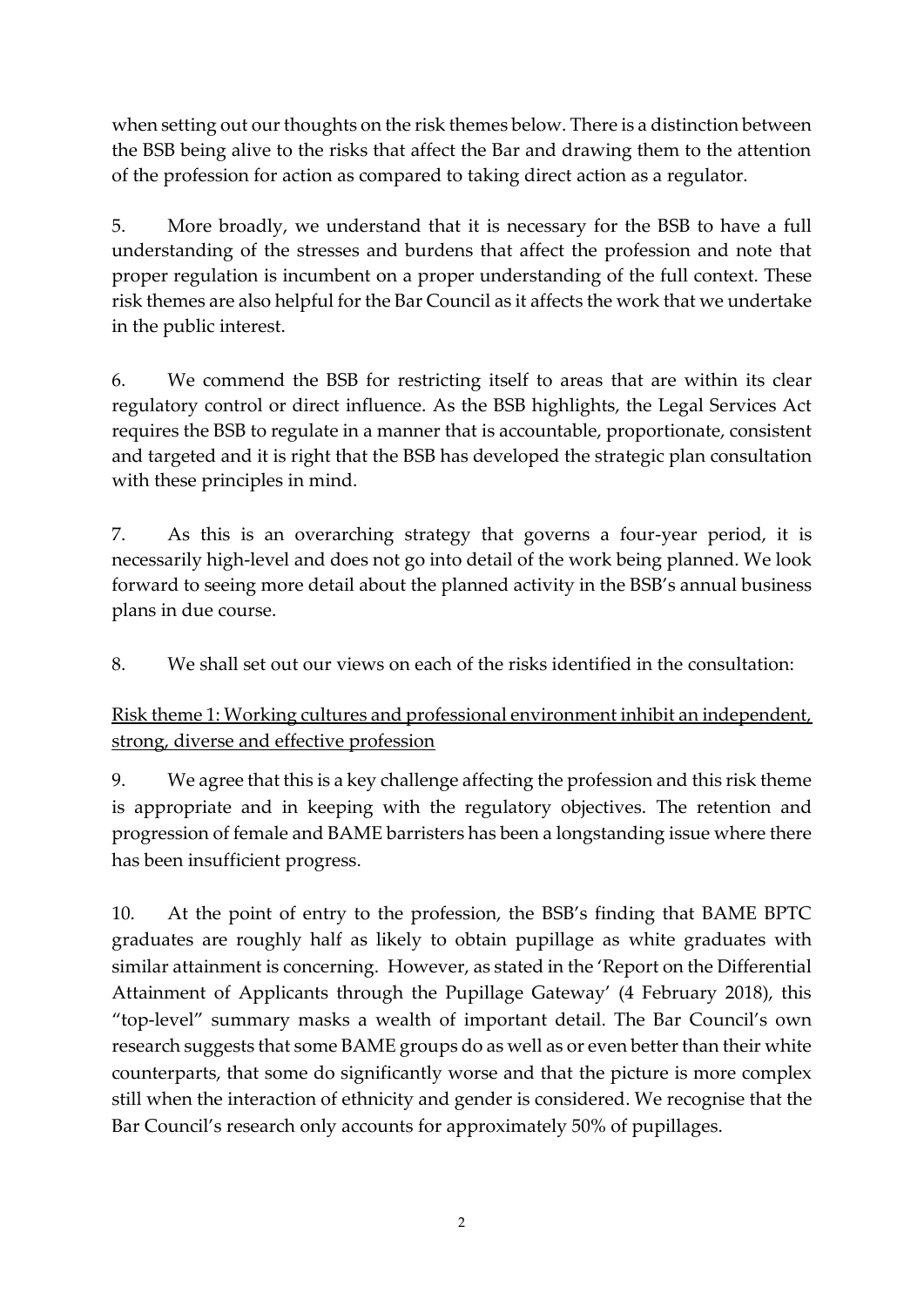11. Therefore, in terms of focussing regulatory attention on diversity at the point of access to the Bar, more nuanced conclusions need to be drawn before it can be determined what action, if any, should be taken and by whom. We encourage the Bar Standards Board to work in collaboration with the Bar Council to ascertain the best approach. Given that the diversity profile of entrants to the profession is broadly representative of the population (para.26), arguably the bulk of regulatory attention on diversity should be focussed on progression and reviewing/ensuring existing regulation is fit for purpose in addition to ensuring compliance with pre-existing regulation. In that vein, we urge the BSB to consider reviewing the effectiveness of the rules on the fair allocation of work. Our experience is that these rules are not having the desired effect to a sufficient degree and a reconsideration of the approach may be warranted. It may be sensible for attention on access to the profession to be more investigative and any action pursued in a more proportionate and sophisticated way (e.g. further research and collaborative working with the Bar including the Bar Council).

12. Turning to working cultures, some of the findings (e.g. from the Barristers' Working Lives surveys) are troubling and important, given the potential impact on, e.g. the strength and effectiveness of the profession in the public interest. It is questioned whether the finding that average hours worked by full-time practising barristers is significant in itself: most barristers are self-employed and similar patterns may exist in other self-employed professions. It is very difficult to change working cultures through regulation and any reforms take time to bed in.

13. On the other hand, we consider that more work needs to be done to address high levels of bullying, discrimination or harassment. The Bar Council has been undertaking work to address these issues through our Wellbeing at the Bar programme as well as undertaking specific projects to tackle harassment and bullying. This momentum should be used to create an effective dialogue with the profession, to determine what (if any) further role the regulator can and/or should play in addressing the issues proportionately and effectively.

14. We note that the BSB draws on some of the Bar Council's Working Lives research in the course of drawing together the evidence that supports this risk theme. We urge the BSB to participate in a constructive, regular dialogue with the Bar Council to ensure there is no duplication of effort and to establish the BSB's role in relation to these issues.

Risk theme 2: Innovation and disruption in the legal services market offers threats and opportunities for the profession and for the public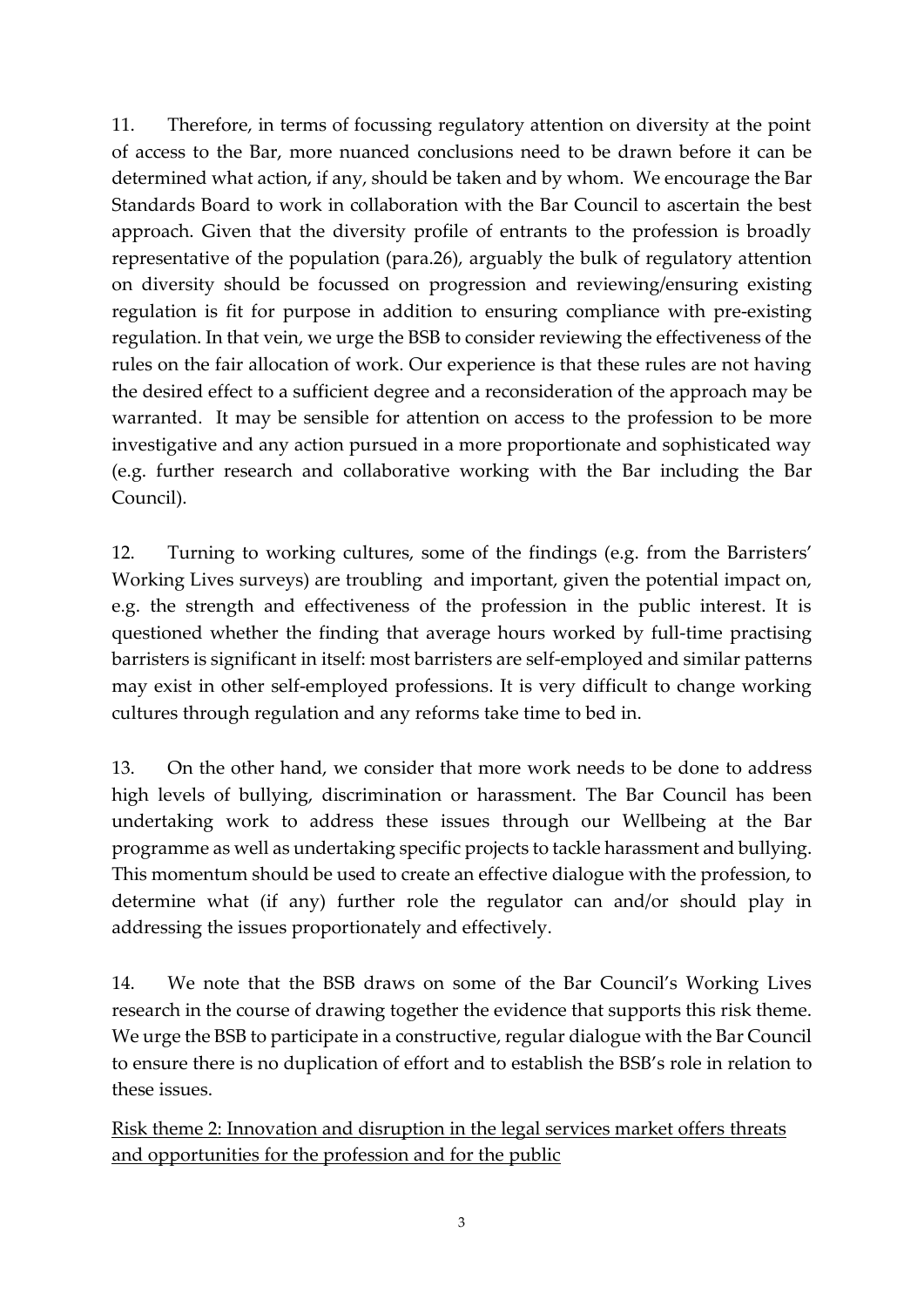15. We agree that this is a significant risk that affects the profession. From our perspective there are linkages with the first risk concerning wellbeing and working culture. Specifically, we urge the BSB to bear in mind the potential risks to barristers' welfare from court closures and associated developments such as Flexible Operating Hours, which could lead to increased working h ours for practitioners. These developments are also likely to have an impact on those with caring commitments. We suggest that the BSB keep these points in mind when developing the more nuanced approach to supervision reflecting equality and diversity considerations that is referenced in the consultation paper in paragraph 56.

16. So far as digital inclusion challenges are concerned, in our view, these apply not only to consumers but also to certain practitioners.

17. Although we agree that the Bar could become increasingly at risk of cyber security attacks, we do not necessarily agree that they are equally as vulnerable as solicitors' firms, many of which hold larger amounts of data and have greater numbers of bank accounts and email accounts that could be hacked.

18. We are unclear, at this stage, what the BSB has in mind to address the technological challenges that create barriers to the quality of advocacy and we shall follow the BSB's plans with interest.

**Question 2: Do you have any additional information or evidence which we may have overlooked when identifying the three proposed risk themes, either about the three identified themes or about other risk areas? If so, please indicate what this is so that we can contact you if necessary.**

19. We have set out our views on the additional information and evidence that the BSB ought to have in mind in our answers to questions 1 and 3.

#### **Question 3: Do you agree that the three proposed aims for the 2019-22 BSB Strategic Plan are correct? If not, what do you think our strategic aims should be?**

#### Aim 1: Delivering risk-based, targeted and effective regulation

20. We are very supportive of this aim, which goes to the BSB's core purpose and function. This aim encapsulates core regulatory activity as well as a review of preexisting polices and practices. It is good practice to review the impact of reforms that have been in place over the past few years to establish whether they need to be revised. So far as the outcomes in paragraph 52 are concerned, we would welcome greater clarity as to the standards expected by barristers particularly on equality and diversity issues.